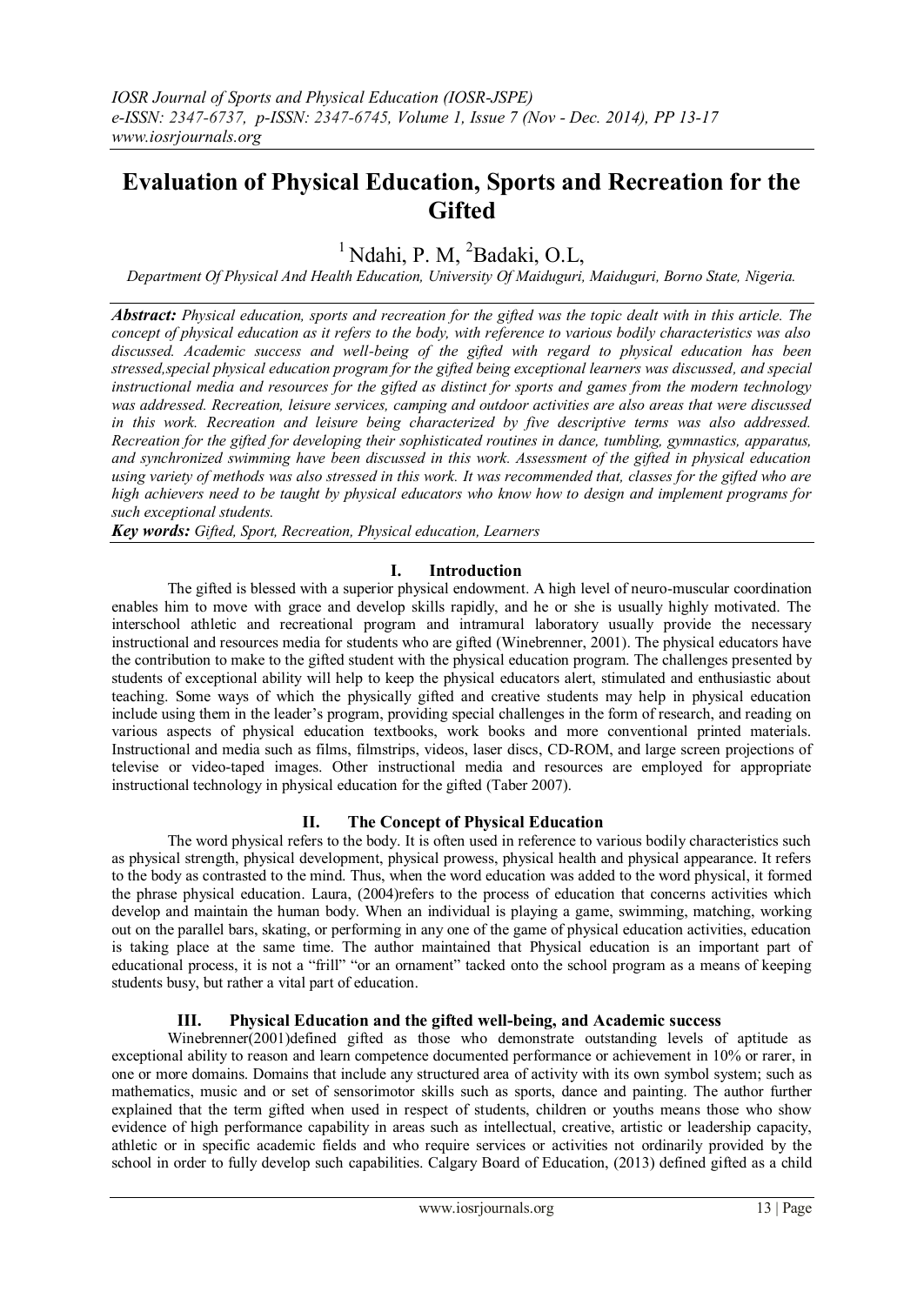or youth who performs at or shows the potential for performing at a remarkably high level of accomplishment when compared to others of the same age, experience or environment and who;

- 1. Exhibits high performance capability in an intellectual, creative or artistic area.
- 2. Possess an unusual capacity for leadership or
- 3. Excels in a specific athletic or academic field.

The first and perhaps the most important aspect of physical education is the direct bearing it has on the gifted student's physical, mental and social well-being. The student who is well educated physically is likely to become a healthy adult who is motivated to remain healthy. Although adults are often well informed about health and pursue healthy life-style that includes good nutrition, exercise, physical activities, and fitness, their children's physical health and well-being is frequently a cause for concern (Rogers 2012). Recognizing the threat of a sedentary life-style inherent in post-industrial work patterns, large numbers of adult can be found jugging, walking, eating healthy foods, and seeking out ways to incorporate movement and activities into their daily routines. But at the same time alarming numbers of children and youths often lacking appropriate adult supervision, can be found in front of television set on sunny week-days afternoons munching on snack foods (Eugene, 1992).The problem is compounded by approaches to physical education that have traditionally emphasized competition, games, sports, and native athletic ability, favoring those who are most talented and leaving the less able to view themselves as outsiders who will never make the great. Our society can no longer afford that approach. Winebrenner (2001)stated a principal theme of the physical education frame work that all gifted children regardless of disabilities, ethnicity, gender, native language, race, religion, or sexual orientation must be given opportunities not only to succeed in physical education, but to develop a lifelong commitment to the pleasure and the health benefits of physical activity.

A second reason for the importance of physical education today is its direct link with academic leaning. The author added that the healthy, physically active gifted students are more likely to be academically motivated, alert, and successful. In the pre-school and primary years, there are direct links between active play, physical agility and coordination, and academic success. As children gets older and enter adolescence, healthy physical activity becomes integral to their self-concept and their ability to take on new intellectual, social and emotional challenges. Throughout, physical education promotes the social skills and cooperation that are increasingly viewed by educators today as essential for success in school. Just as any well planned academic curriculum takes into account a wide range of learning modes and styles, the physical education curriculum, emphasizes a variety of cognitive, affective, and psycho-motor teaching and learning strategies ((Rogers 2012).

### **IV. Physical education for the Gifted**

Kim (2006) explained that gifted and creative students in physical education class are typical because they also need a specially tailored physical education experience. Gifted students are those who are exceptional in motor skill abilities in many activities and maintain a high level of physical fitness. A gifted student may be a star athlete, but in general such student is simply a good all-round performer. In a game situation the gifted student seem to be in the right place at the right time.

Crace, (2008) observed that physically gifted students learn quickly and require a minimum of individual instruction. The gifted are usually enthusiastic about physical activities and practice skills without being told to do so. Any individual instruction they do require in the form of coaching rather than remedial correction. Taber, (2007) affirmed that the physically gifted students may also have special problems such as being impatient, by causing class disturbances during instructional periods. Haller explains that it is because the gifted already knows how to perform the skills or play the game and those not enjoy standing and listening but instead wants action and participation. Haller further explains that the gifted students may become bored and lose interest in physical education if the program does not constantly stimulate them.

Crace, (2007) pointed out that the gifted student are exceptionally and unique from other students therefore the physical educators should use variety of teaching styles, such as teacher-directed and studentinitiated learning, to satisfy the learning styles of individual students and stimulate higher levels of thinking and creativity. Steinthosdotir and Sriraman(2008)postulated that teaching styles might include command, practice, self-check. Guided discovery, student-designed and student initiated teaching and self-teaching. Physical educators should also employ a variety of instructional approaches, including competence-based learning, contract learning, drill, information processing, leisure, mastery learning, programmed instruction and roleplaying.

Yoon and Gentry (2009) examined that the appropriate style for physical education instruction is the cooperative learning. Assigning students to small learning groups (three to six members each) allows teachers and students to achieve a variety of goals, both social and cognitive. In addition, research have shown that cognitive learning produces higher achievement, improves cross-ethnic friendships and social skills, enhances self-image, and promote greater independence, improves role taking abilities (e.g. leadership) and a better classroom climate.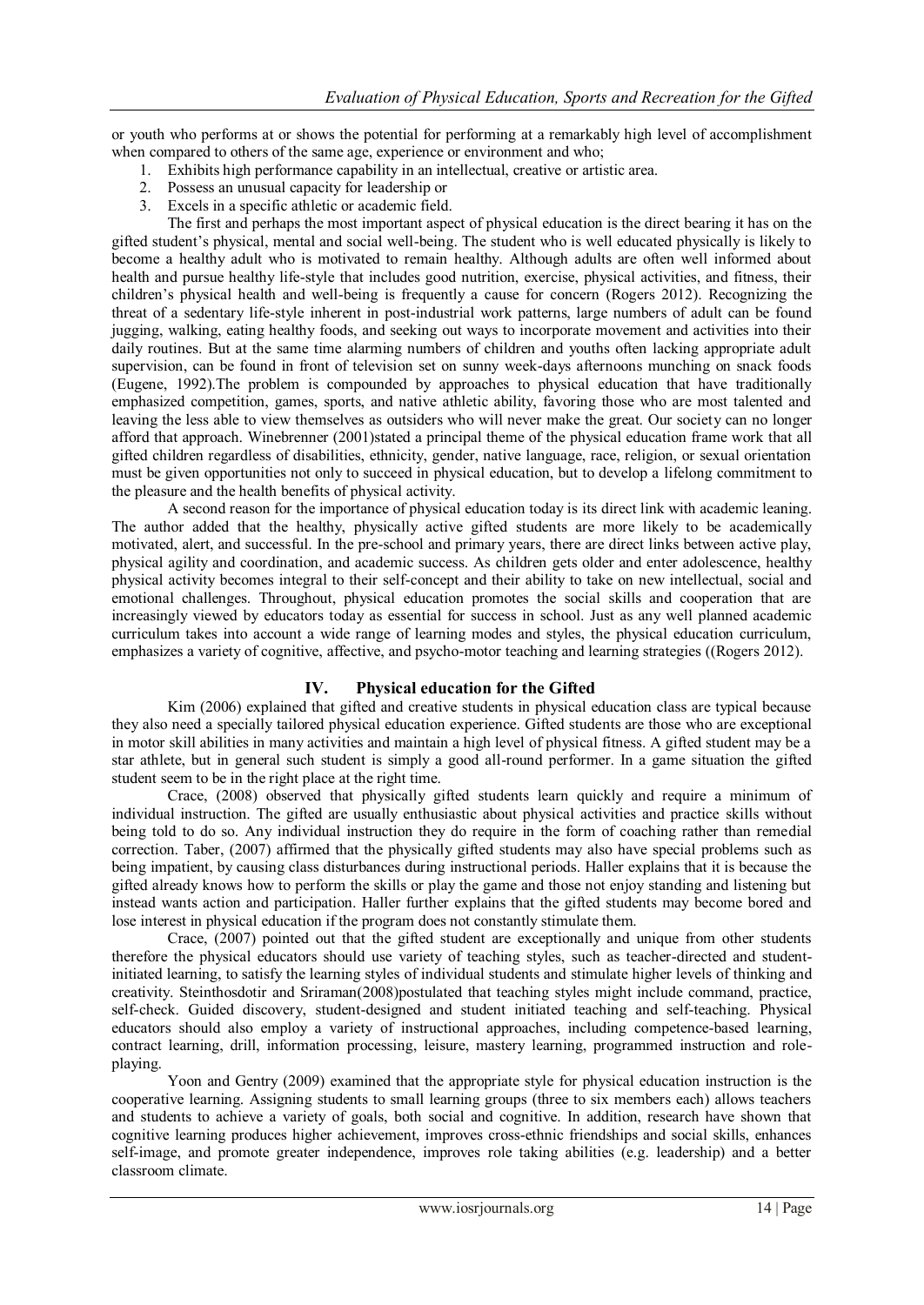Warne, Anderson, and Johnson (2013) explained that the first step in cooperative learning is the formation of heterogeneous teams. The size of each team will vary according to the activity; however, groups of three to six students (mix as to ability, race and gender) have proven to be most successful. After the team has been formed, students'needs activities for team building and time to practice and receive feedback on appropriate social skills. The authors further explained that the specifics of cooperative learning lessons depend to a great extent on which method among many different cooperative learning approaches are chosen. However, the teacher must ensure positive interdependence and both individual and group rewards. A team can succeed only if all members are interdependent in their contributions towards a common goal.

## **V. Sports for the gifted**

Albaker (2013) mentioned that there are many types of instructional media and resources for the gifted, as distinct from equipment for games and sports, are available to aid the physical educator. In addition to textbooks, workbooks and more conventional printed materials, resources includes films, filmstrips, videos, laser discs, CD-ROM, and large screen projections of televised and videotaped images. Physical educations teachers should look for ways not only to incorporate a variety of instructional media into their teaching but also to make sure that the media are available and are included in the overall budget for physical education. Examples abound of appropriate instructional technology in physical education.The author emphasized thatHeart monitors can provide students with feedback on their heart rate while they are performing cardiovascular exercises. In addition camcorders and videos camera can be used to capture student performances for skill or strategy analysis. Computers can aid the teacher in the production of task cards or skill card and can also be used to provide information and instructional modules to individuals or groups. When connected to laser disc players, video cassettes players and other peripheral devices can capture student's interest through multimedia presentation.

Lee and Sriraman (2012) viewed that a wide variety of computer software program are available that lead the gifted students through tutorials on various sports or fitness concepts, offering both instructional and assessment procedures. An interactive laser disc system can present student with information generated by computer software linked to the laser disc player at different points in the tutorial. The player, instructed by the computer software, displays the appropriate live-action example. Interactive programs offer students a considerable amount of control over their own learning and the topics they wish to explore. Technology is also very useful in the assessment process for physical education of the gifted.

# **VI. Recreation and Leisure Services**

Recreation, leisure services, camping and outdoor education represent areas closely allied to physical education and fields in which many physical educators work. Recreation and leisure services are concerned with those activities in which a person participate during hours other than works. They imply that the individual has chosen certain activities in which to engage voluntarily because of an inner, self-motivating desire. Such participation gives him/her a satisfying experience and develops physical, social, mental and/or esthetic qualities contributing to a better existence. (Paul, Slocumbs and Ruby 2000).

The kind of recreation and leisure that education is advocating can be characterized by five descriptive terms as follows:

- 1. Leisure time: to be recreation the activity most be engage in during one's free time. From this point of view; work cannot be one's recreation.
- 2. Enjoyable: the activity engaged in must be satisfying and enjoyable to the participants.<br>3. Voluntary: the individual must have chosen, of his or her own volition, to engage is
- 3. Voluntary: the individual must have chosen, of his or her own volition, to engage in these pursuits, there must have been no coercion.
- 4. Constructive: the activity is constructive; it is not harmful to the person physically, socially or in any other way. It must help one to become a better integrated individual.
- 5. Non-survival: eating and sleeping are not recreational activities in themselves. One may engage in a picnic in which a dinner is involved but the other facets of the affair such as the social games and fellowship are important parts of the recreational activity.

# **VII. Recreation for the Gifted**

According to Susan (2005) physically gifted and creative student have a well-developed sense of kinesthetic awareness and know how to use their body properly, dancing with ease and grace showing a high degree of skill in free exercise, tumbling, gymnastics, apparatus, and synchronized swimming. Broecher, (2005) explained that the physically gifted or creative students in dance may be introduced to a new kind of music, or he or she who is skilled on apparatus may enjoy adding new moves routines. The physical gifted and creative students may not have attempted a wide range of activities but have experience those recreational activities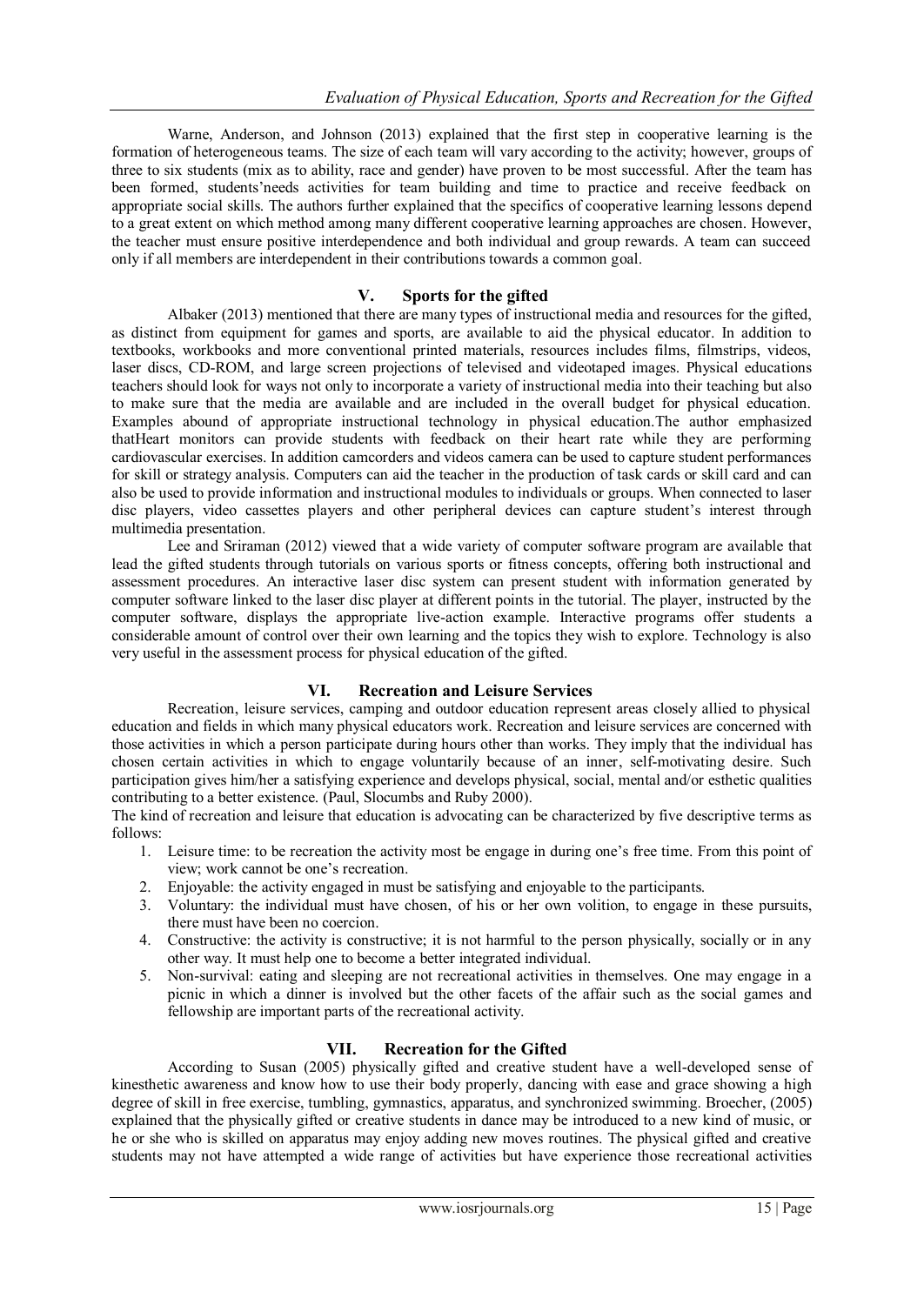offered in the school physical education program; such as drama, music, art, crafts, games, sports, camping, literature, fairs, nature study, and other outdoor activities.

#### **VIII. Assessment of gifted students in physical education**

Assessment in physical education should address the major goals of physical education. A variety of methods can be used, including written tests, videotaped performances of skills, cooperative; learning activities, individual, small group, class project, problem solving tasks, small group or class discussion, task cards, worksheets, contracts, small group and class project, and home work (Winebrenner 2001).

Self-assessment is another means of providing students with information about their performance. Student can apply self-evaluation when given lists of performance objectives and directed to judge their own achievements. This procedure can be facilitated by the video taping of the student's performance for follow up viewing by the student. On a higher level self-assessment can offer opportunities for students to establish personal goals and make critical and valid evaluations as they monitor their progress, establishing personal goal (Rogers 2012).

Assouline, (2005) postulated that peer assessment is another means of student assessment which can be carried out by learners in pairs or group is an effective evaluation method for the gifted student as student develop pair assessment skill, they learn the importance of given and receiving support and constructive feedback. The author further explained thatin pair assessment the student evaluator compares and contrasts another student's performance with criteria established by the teacher. The results can be communicated orally or through the use of a task card, rating scale or check lists. Peer assessment can be done live or can be videotaped. Grades should bare a close relationship to the course goal and learning expectation. Course grade should not be used to report such elements as attendance, cleanliness, personality, punctuality and wearing apparel, but rather assessment should require students to:

- a. Demonstrate and understanding of the application of information in new and familiar tasks.
- b. Explain why and how rather than merely perform movement.
- c. Integrate and connect understanding, analyze self-performances, observe others and experiment with this knowledge.
- d. Demonstrate imagination, persistence, and creativity and show a capability for problem solving.

#### **IX. Conclusion/Recommendations**

Physical education, sports and recreation are based on the premise that the quality and productivity of the gifted student's life can be enhanced through participating in a comprehensive, sophisticated and sequential physical education system that promotes physical, mental, emotional and social well-being. Education implies a focus on the whole gifted students as opposed to a narrow range of skills and abilities. It means teaching the gifted students as how to apply new knowledge and to develop the knowledge and skills needed to use those talents in achieving their personal goals.

As an integral part of the school curriculum, physical education, sports and recreation, should be taught or handled by qualified professionals who have been trained in physical education, or who have participated in a program of professional development focusing on the teaching of education. Classes for the gifted who are high achievers need to be taught by physical educators who know how to design and implement programs for such exceptional students.

#### **References**

- [1]. Albaker, T. (2013). "A system divided series: Gifted, talented and separated: in one school. Students are divided by gifted label and race". The New York retrieved January 11, 2013.
- [2]. Assouline, S. (2005).developing math talent: a guide for educating gifted and advanced learners in math. Waco, TX: prufruck press. [3]. Broacher, J. (2005).Hocchintelligente creative begaben. LIT-verlagmucnster, hamburg (2005) application of the high scope
- approach and Renzulli's enrichment trial model to a German summer camp for the gifted.
- [4]. Calgary Board of Education (2013).Calgary Board of Education-Programs.Special education –gifted education.In Calgary Board of Education. Retrieved August 7,2013 fro[m http://www.cbc.ab.ca/programs/speced/se-giftedasp](http://www.cbc.ab.ca/programs/speced/se-giftedasp)
- [5]. Crace, J. (2007). "Why Warmmick stopped running the gifted and the talented program-gifthorse bolts" the guardian. Retrieved 7 October 2010.
- [6]. Crace, J. (2008). The future of the gifted and talented programmed. The tricky issue of talent" the guardian retrieved 7 october 2010

[7]. Kim, H.J. (2006). "A comparative study on gifted education for mathematics in Korea and other foreign countries" Dankook University. Dankook University (unpublished Master's thesis).

- [8]. Laura, D. (2004). Genius denied, how to stop wasting our brightest young mainds. New York, NY: Semon and Schuster [9]. Lee, K. and Sriraman, B. (2012). Gifted girls and no mathematical aspirations. A longitudinal case
- Lee, K. and Sriraman, B. (2012).Gifted girls and no mathematical aspirations.A longitudinal case study of two gifted Korean girls. Gifted child quarterly, vol.56,no.1,3-14
- [10]. Paul, D. Slocumbs, P. and Ruby, K.P (2000). Identifying and nurturing the gifted poor prince pal: the new diversity may 2000, vol.79, nos.5-pages 28-32.
- [11]. Rogers, K. B. (2012). Re-forming gifted education how parents and teachers can match the program to the child. Scottsdale, AZ great potential press.